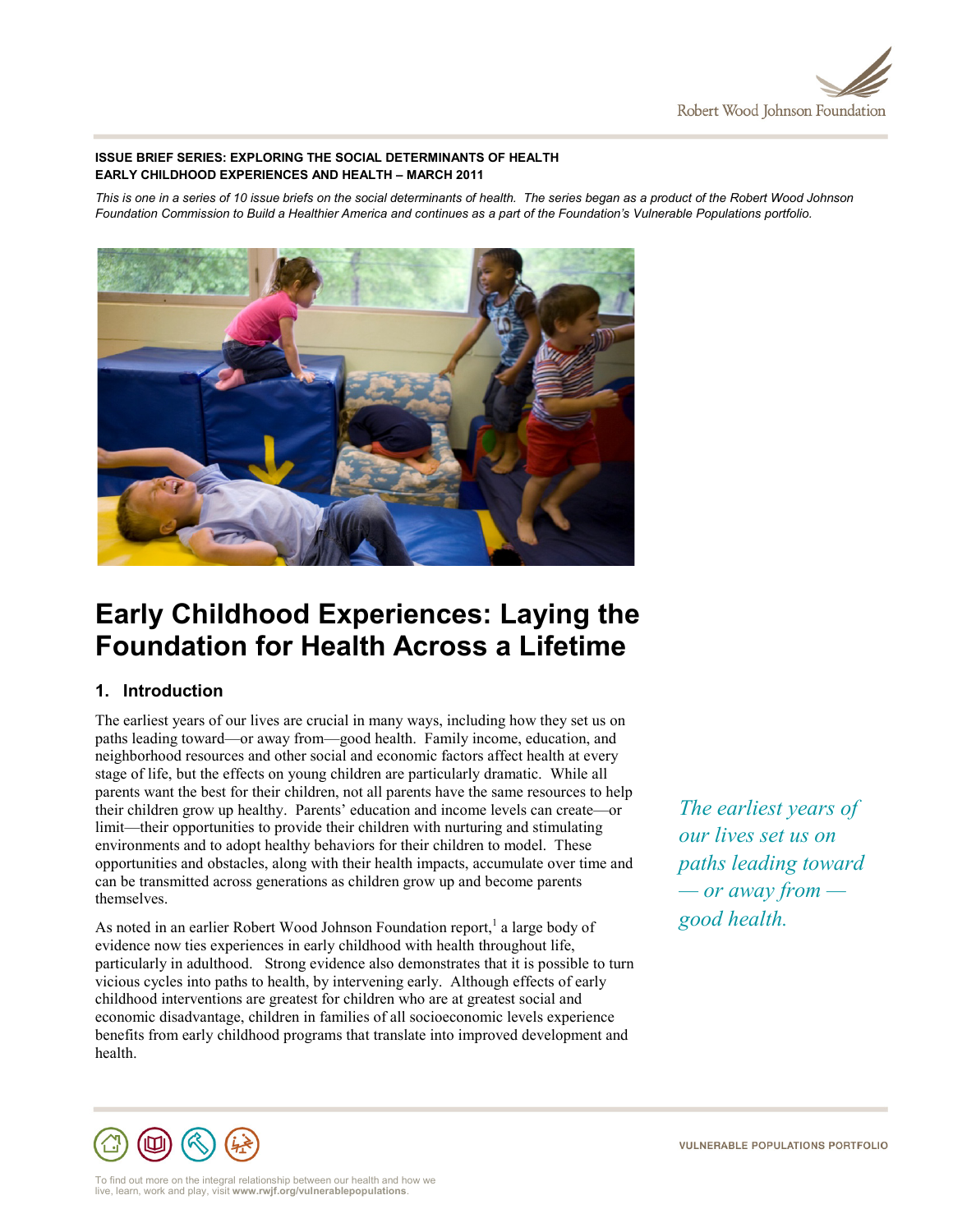



*Figure 1. A cycle of opportunity or obstacles. At every stage of our lives, social advantage—or disadvantage—is linked to health. Social and health advantage or disadvantage accumulates over time, creating favorable opportunities or daunting obstacles to health. Opportunities or obstacles play out across individuals' lifetimes and across generations. Intervening early in life can interrupt a vicious cycle, transforming it into a path to health for all children and leading to a healthy and productive adult workforce. Improving early childhood social circumstances is one of the most effective ways for a society to achieve its health potential.*

# **2. How do social and economic conditions early in life shape children's health and development, thus shaping adult health?**

## **CHILDREN'S SOCIAL AND ECONOMIC CONDITIONS HAVE DIRECT EFFECTS ON HEALTH**

The association between socioeconomic factors and child health is evident from birth, as children born to mothers with low income and educational levels are more likely to be premature or of low birth weight; these birth outcomes are strong predictors of infant survival and also of health across the entire life course. In addition, it is widely recognized that factors such as nutrition, housing quality, and household and community safety—all linked with family resources—are strongly linked with child health. Research shows that children's nutrition varies with parents' income and education and can have lasting effects on health throughout life; for example, inadequate nutrition is linked with obesity during childhood, which in turn is a strong predictor of adult obesity and its accompanying risks of chronic disease, disability and shortened life. Similarly, children exposed to lead-based paint, most commonly found in lower-income neighborhoods, are more likely to suffer from lead-poisoning that can lead to irreversible neurologic damage.

## **SOCIAL AND ECONOMIC CONDITIONS ALSO AFFECT CHILDREN'S DEVELOPMENT**

A large body of research also has shown that experiences in early childhood affect children's brain, cognitive and behavioral development. Scientific advances in recent decades have demonstrated how social experiences in the first few years of life shape infants' and toddlers' development, creating physiological as well as behavioral foundations—adverse or favorable—for health throughout life. Studies tracking children's development have documented environmental factors and interactions of parents and other caregivers with children while measuring cognitive, behavioral and physical development and in some cases physical health; some of these studies have followed children into adulthood. The results consistently link children's development



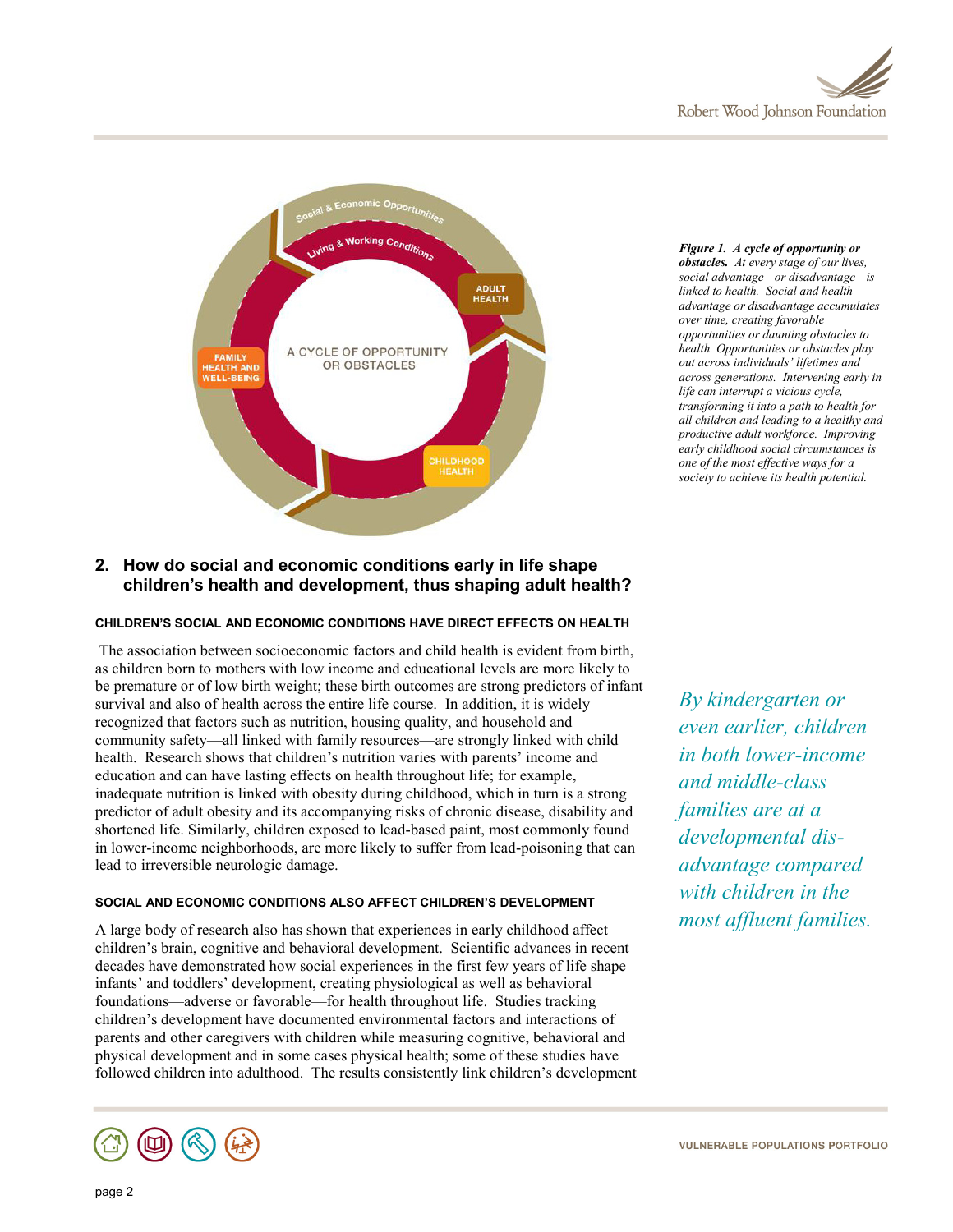

with social and economic advantages and disadvantages in the home environments of young children. Neighborhood conditions—such as safety, presence of parks and playgrounds, and access to fresh produce—can have a significant impact as well.

Parents' social and economic resources can affect the quality and stability of their relationships with their infants, and parent-infant relationships affect children's emotional development and the cognitive stimulation they receive. Maternal depression, which can inhibit mother-infant bonding, is more prevalent among lowincome mothers than among those with higher incomes.<sup>2</sup> Higher income and/or educational attainment among parents are associated with more stimulation of and response to infants and young children, which are directly linked to brain development.<sup>3</sup> The effect of family socioeconomic circumstances on children's language development is evident as early as 18 months; children in families of middle as well as low socioeconomic status are at a disadvantage compared with their betteroff counterparts.<sup>4</sup> Results of the Early Childhood Longitudinal Study-Kindergarten Cohort (ECLS-K), a national sample of children entering kindergarten, showed that family income is associated with children having the academic and social skills necessary for kindergarten. Compared to children in the highest-income families, children in the lowest-income families were least likely to have the needed skills, but children in middle-class families also performed less well, both socially and academically, than those at the top.<sup>5</sup>

The links between social and economic conditions and children's development may be explained in part by educational differences in parents' awareness of early childhood developmental needs. Research also shows, however, that higher income generally means lower levels of chronic stress in the home, as well as greater resources to cope with stressors—both of which enable parents to interact more often and more favorably with their children.



*Brain, cognitive and behavioral development early in life are strongly linked to an array of important health outcomes later in life, including cardiovascular disease and stroke, hypertension, diabetes, obesity, smoking, drug use and depression.*

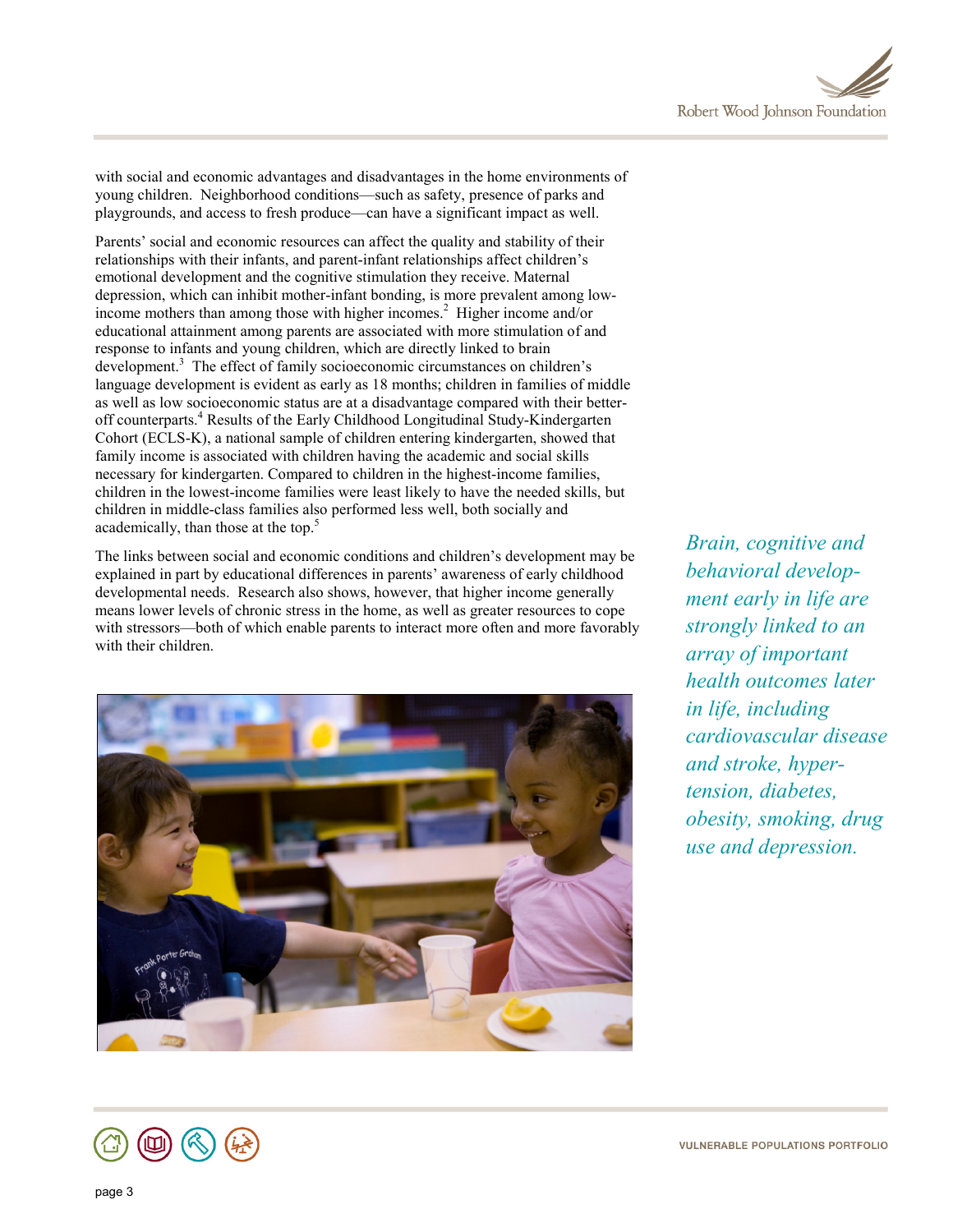## **CHILDREN'S DEVELOPMENT SHAPES SOCIAL AND ECONOMIC WELL-BEING THROUGHOUT LIFE**

The first few years of life are crucial in establishing the path—including the opportunities and obstacles along the way—that a child will follow to social and economic well-being in adulthood. Particularly without intervention, the gaps in academic and cognitive skills that are apparent when children enter school generally do not close. In fact, these gaps can grow even larger as disadvantaged children progress more slowly than children from higher-income and better- educated families. ECLS-K study results showed that children at higher social risk had lower reading and math scores in kindergarten and also experienced smaller gains in both these areas by the end of third grade than children with fewer family risk factors.<sup>6</sup> Poor academic performance is linked to subsequently dropping out of high school, lower educational attainment, delinquency and unemployment later in life.

# **CHILDREN'S DEVELOPMENT SHAPES HEALTH THROUGHOUT LIFE**

How a child develops shapes his or her health as an adult. A large body of research has consistently shown that brain, cognitive and behavioral development early in life are strongly linked to an array of important health outcomes later in life, including cardiovascular disease and stroke, hypertension, diabetes, obesity, smoking, drug use and depression—conditions that account for a major portion of preventable morbidity and premature mortality in the United States. The links between children's development and adult health may involve "connecting the dots" through effects on important social outcomes including educational attainment and/or on health-related behaviors, but in some cases they may be more direct. For example, the chronic stress generally associated with families having very limited socioeconomic resources can affect children's bodies in ways that lead to lifelong cognitive limitations and behavioral problems as well as poor physical and mental health. Physiologic effects of chronic stress in early childhood have been linked with depression, anxiety, diabetes, cardiovascular disease and stroke later in life.<sup>7</sup>



# **3. How strong is the evidence connecting early childhood development programs with health?**

There is very strong evidence that social disadvantages experienced in childhood can limit children's opportunities for health throughout life. At the same time, however, there also is strong evidence that it is possible to intervene in early childhood, breaking the vicious cycle (from social disadvantage to health disadvantage to more social disadvantage). Knowledge accumulated over the past 40 years supports the conclusion

*"The general question of whether early childhood programs can make a difference has been asked and answered in the affirmative innumerable times."*

*- Institute of Medicine, 2000*

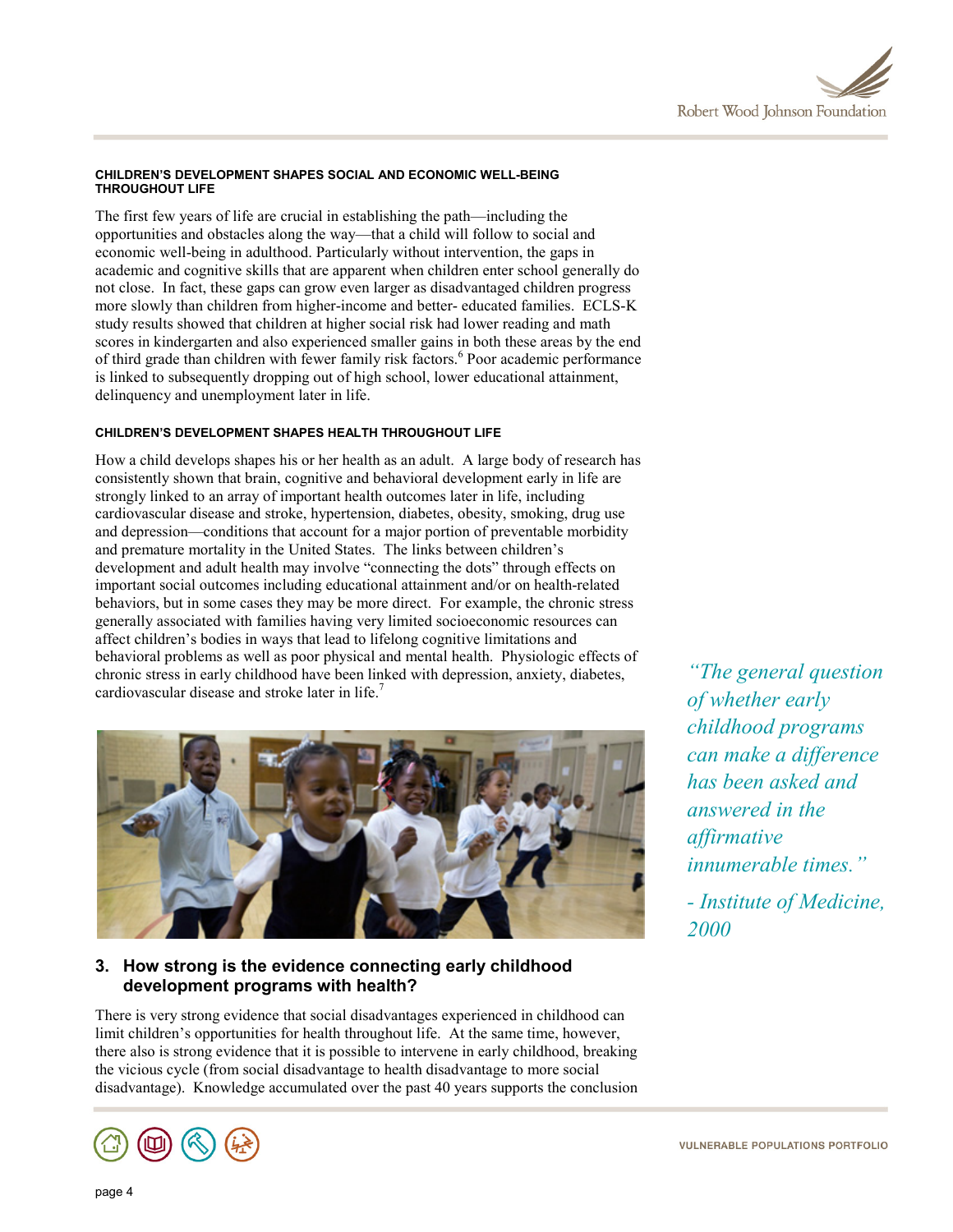

that children who participate in high-quality early childhood development (ECD) programs experience a range of immediate and long-term health benefits. These health benefits are in addition to cognitive gains and better academic achievement measured in the short term and lower rates of delinquency and arrests later in adolescence—which themselves have strong health effects. The impact appears universal but is particularly great for socially disadvantaged children, for whom early child care, education and family support programs can act as buffers, providing stability and stimulation to the children and strengthening parents' ability to meet children's developmental needs at home.

## **THE EVIDENCE LINKING EARLY CHILDHOOD EXPERIENCES WITH HEALTH**

Relevant studies can be divided into two major categories: (1) studies of child development and its health consequences, showing that early childhood experiences affect health indirectly by affecting children's mental, behavioral and physical development; and (2) studies of early child development (ECD) interventions, which provide strong evidence that ECD programs: (a) directly affect health and health care and (b) indirectly affect health by affecting social outcomes with well-established health consequences.

1. **Studies of early childhood experience and its links with health**: Research findings have consistently shown that (a) *social experiences in early childhood are linked to brain, cognitive, and behavioral development*; and (b) *brain, cognitive and behavioral development are in turn strongly linked—often through effects on educational attainment—to an array of important health outcomes*, particularly later in life. Examples of adult health outcomes linked to early child development by connecting the dots between these two bodies of knowledge include cardiovascular disease and stroke, hypertension, diabetes, obesity, smoking, drug use and depression; these conditions account for a major portion of preventable morbidity and premature mortality in the United States.

## **2. Studies of ECD programs (see Table 2)**:

- a) Findings from observational and experimental studies provide evidence of *direct links between particular ECD programs and important health and health care outcomes*. The evidence linking ECD programs directly to health outcomes is less extensive than for social outcomes, but it is important to note that the health effects of interventions in early childhood often do not manifest until middle or later adulthood and few evaluations have followed subjects for several decades. Despite this limitation, *health outcomes* directly linked with ECD programs have been documented, including child injuries, child abuse/maltreatment, depressive symptoms, and health-promoting and health-damaging behaviors such as improved eating habits and hygiene and reduced use of marijuana. Many studies have directly linked particular ECD interventions with *optimal use of health services*, including health screenings, childhood immunizations, fewer hospital days and fewer emergency room visits.
- b) Experimental and observational studies *indirectly link particular ECD interventions with health outcomes by demonstrating their impact on social outcomes that have well-established and important health consequences***.** These outcomes include, for example, teen pregnancy, cognitive development, school performance, IQ, placement in special education, and/or educational attainment, employment (of the child's mother and of the child in adulthood), income, delinquency and criminal behavior/arrests/incarceration.

Table 1 briefly describes several of the most well known and well evaluated early child development programs in the United States; it also notes estimates of the programs' potential impact in monetary terms. Table 2 summarizes results of studies of these programs, giving an overview of the range of important health and health-related outcomes that have been demonstrated in association with them.<sup>8</sup> Studies of ECD interventions provide strong evidence that these programs (a) directly affect health and health care and (b) indirectly affect health by affecting multiple social outcomes with well-established health consequences.

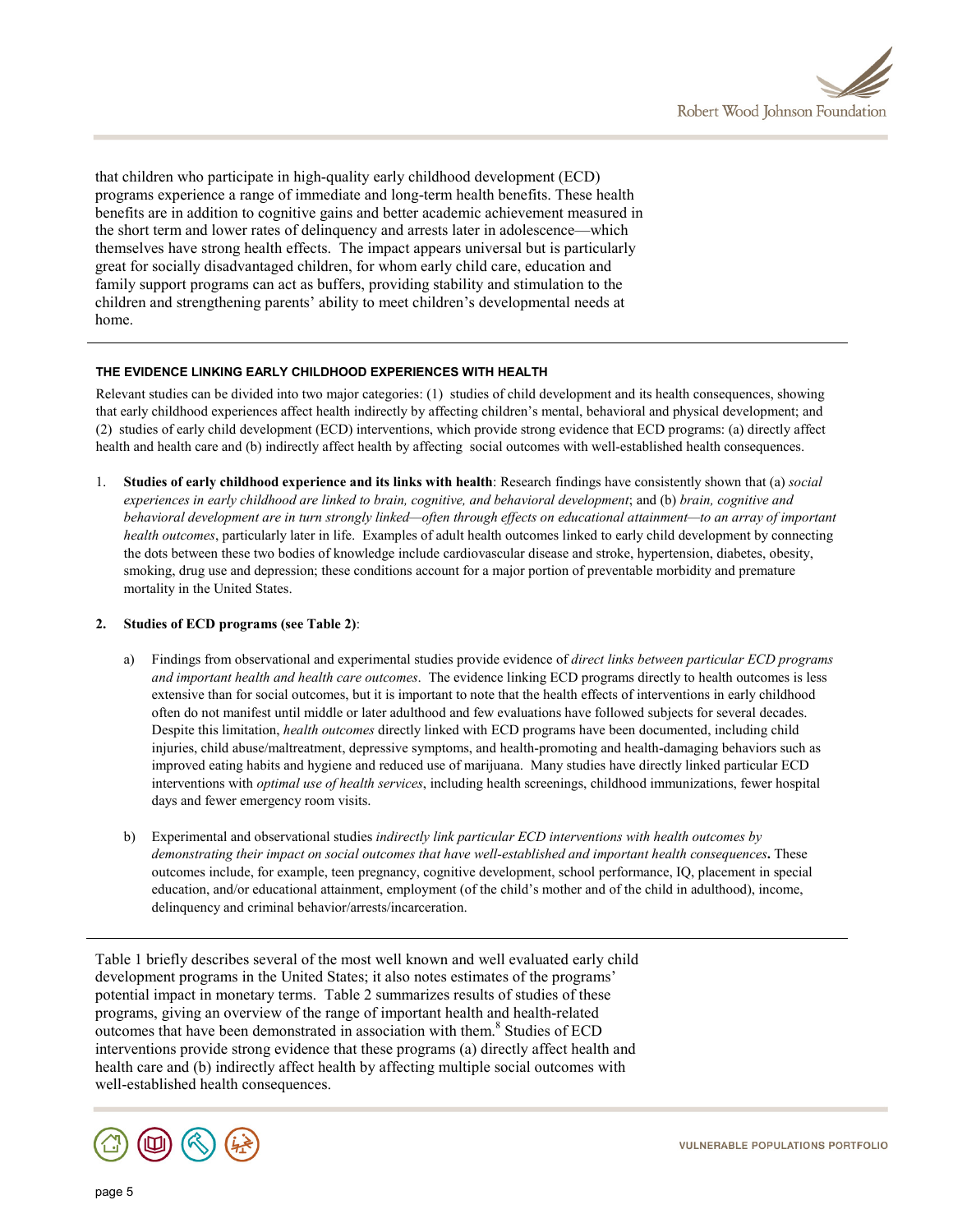

# **4. Successful early childhood development programs often have been multi-faceted. Do we know what specific components work?**

A report issued by the Institute of Medicine (IOM) in 2000 concluded that "the general question of whether early childhood programs can make a difference has been asked and answered in the affirmative innumerable times." The questions in need of investigation are about the most effective and efficient ways of intervening in early childhood, especially, according to the IOM report, among "children and families who face differential opportunities and vulnerabilities."<sup>9</sup>

There is wide consensus that key elements of ECD programs include early education and stimulation for preschool children along with support and training for parents and caregivers to improve children's experiences at home and in the community. Some studies have concluded that programs need to be sustained over multiple years to have lasting effects. Highly trained and responsive caregivers, small class sizes with low child-teacher ratios, safe and adequate physical environments and age-appropriate activities focused on enhancing the cognitive and socio-emotional development of the child are often cited as hallmarks of high-quality child development and day care centers.

Some of the well-evaluated ECD programs have provided a range of services to parents and families in addition to education and stimulation for the children. The Perry Preschool and the Chicago Child-Parent Centers programs tried to improve the parentchild relationship and increase parental involvement in the child's education through parental education and participation. The Nurse-Family Partnership and Parents as Teachers provide parent training and supportive guidance with the goal of increasing parents' self-efficacy and life skills. Head Start and the Carolina Abecedarian Project have provided health care, nutrition and social services to participants and their parents. In addition to child care and early education, a range of policies and programmatic interventions can support the healthy development of infants and young children. They include work-based income supplements for the working poor, paid maternity and parental leave, workplace policies promoting and supporting breastfeeding, periodic developmental screening and follow-up services, and environmental protection policies.

# **5. Investing in early child development to achieve America's health and economic potential**

Several national business organizations—including the Committee for Economic Development (CED), PNC Financial Services Group, and the Business Roundtable—as well as Nobel Prize-winning economist James J. Heckman and economists Arthur Rolnick and Rob Grunewald of the Federal Reserve Bank of Minneapolis have called for universal early childhood development programs as a wise financial investment in the future U.S. workforce.<sup>10</sup>

A larger investment in early child development would benefit the overall economy of the United States. Children who participate in ECD programs are more likely to have the necessary skills—such as abstract reasoning, problem solving and communication—to meet the demands of tomorrow's work force. A cost-benefit analysis of the Perry Preschool program estimated that approximately 80 percent of the monetary benefits of the program are benefits to the general public, with the remaining 20 percent accruing to the individual children and/or the adults they will become.<sup>11</sup> Children who participate in ECD programs are more likely to be healthy and have





*Major business groups have advocated universal high-quality pre-school as an essential means of achieving a productive — which means both a healthy and educated — future workforce.*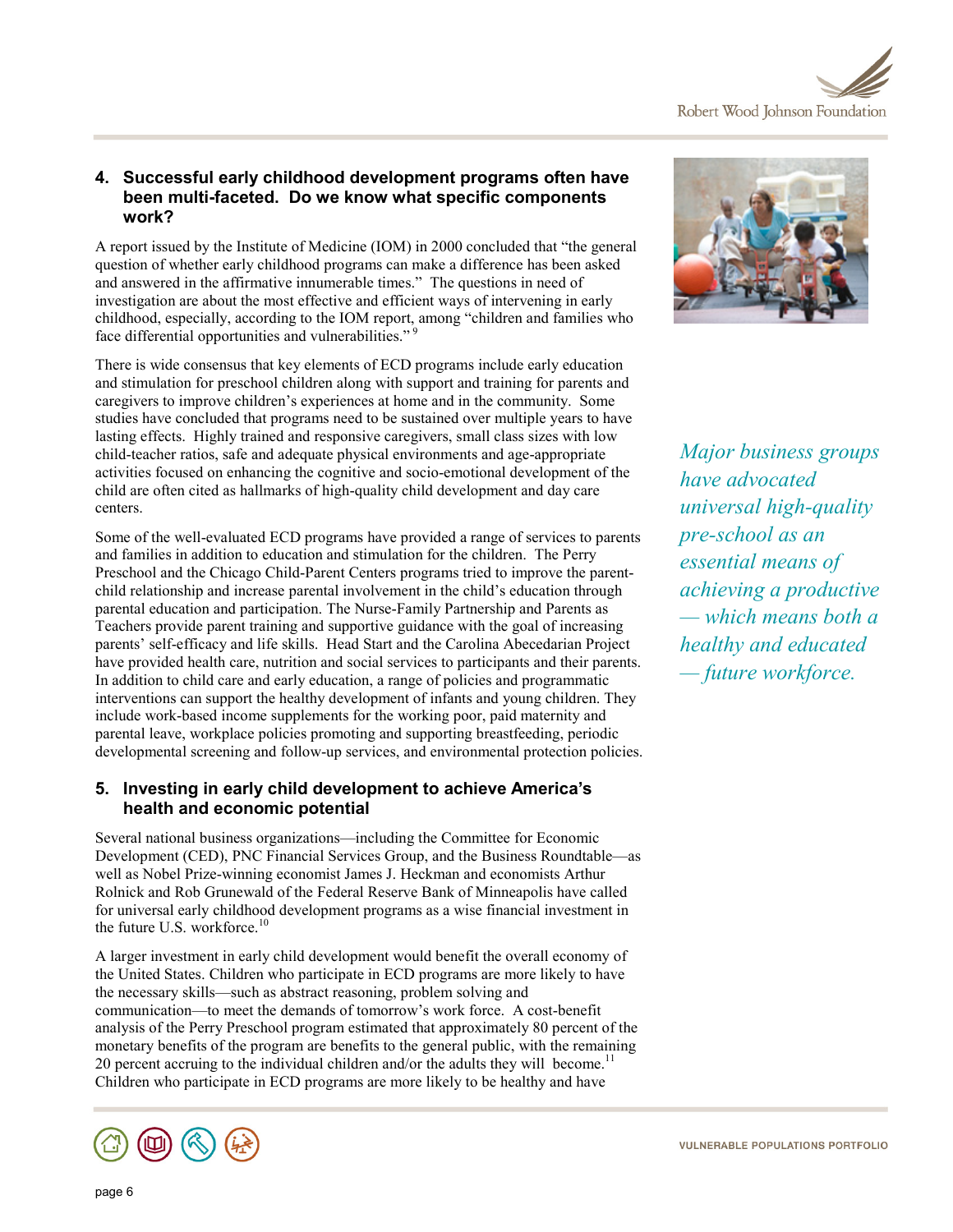

higher earnings and are less likely to commit crime and receive public assistance. These benefits translate into tremendous savings for society.

Based on current knowledge, it is reasonable to expect large returns—in human and economic terms—on investment in high-quality early child development programs; at the same time, we must realize that this is a long-term investment, with benefits that may not be measurable for years. If we can, however, take the long view, current knowledge tells us that investing in improving children's development at the beginning of life is probably the most effective strategy for realizing the health potential of all Americans.

## **ABOUT THE ROBERT WOOD JOHNSON FOUNDATION**

The Robert Wood Johnson Foundation focuses on the pressing health and health care issues facing our country. As the nation's largest philanthropy devoted exclusively to improving the health and health care of all Americans, the Foundation works with a diverse group of organizations and individuals to identify solutions and achieve comprehensive, meaningful and timely change. For more than 35 years, the Foundation has brought experience, commitment, and a rigorous, balanced approach to the problems that affect the health and health care of those it serves. When it comes to helping Americans lead healthier lives and get the care they need, the Foundation expects to make a difference in your lifetime.

#### **ABOUT THE COMMISSION TO BUILD A HEALTHIER AMERICA**

The Robert Wood Johnson Foundation Commission to Build a Healthier America was a national, independent, non-partisan group of leaders that released 10 recommendations to dramatically improve the health for all Americans. [www.commissiononhealth.org](http://www.commissiononhealth.org/)

## **ABOUT THIS ISSUE BRIEF SERIES**

This issue brief is one in a series of ten on the social determinants of health. The series began as a product of the Robert Wood Johnson Foundation Commission to Build a Healthier America and continues as a part of the Foundation's Vulnerable Populations portfolio. [www.rwjf.org/vulnerablepopulations](http://www.rwjf.org/vulnerablepopulations)

## **CREDITS: LEAD AUTHORS**

*University of California, San Francisco Center on Disparities in Health* Paula Braveman, M.D., M.P.H. Tabashir Sadegh-Nobari, M.P.H. Susan Egerter, Ph.D.

*Investing in improving children's development at the beginning of life is probably the most effective strategy for realizing the health potential of all Americans.*

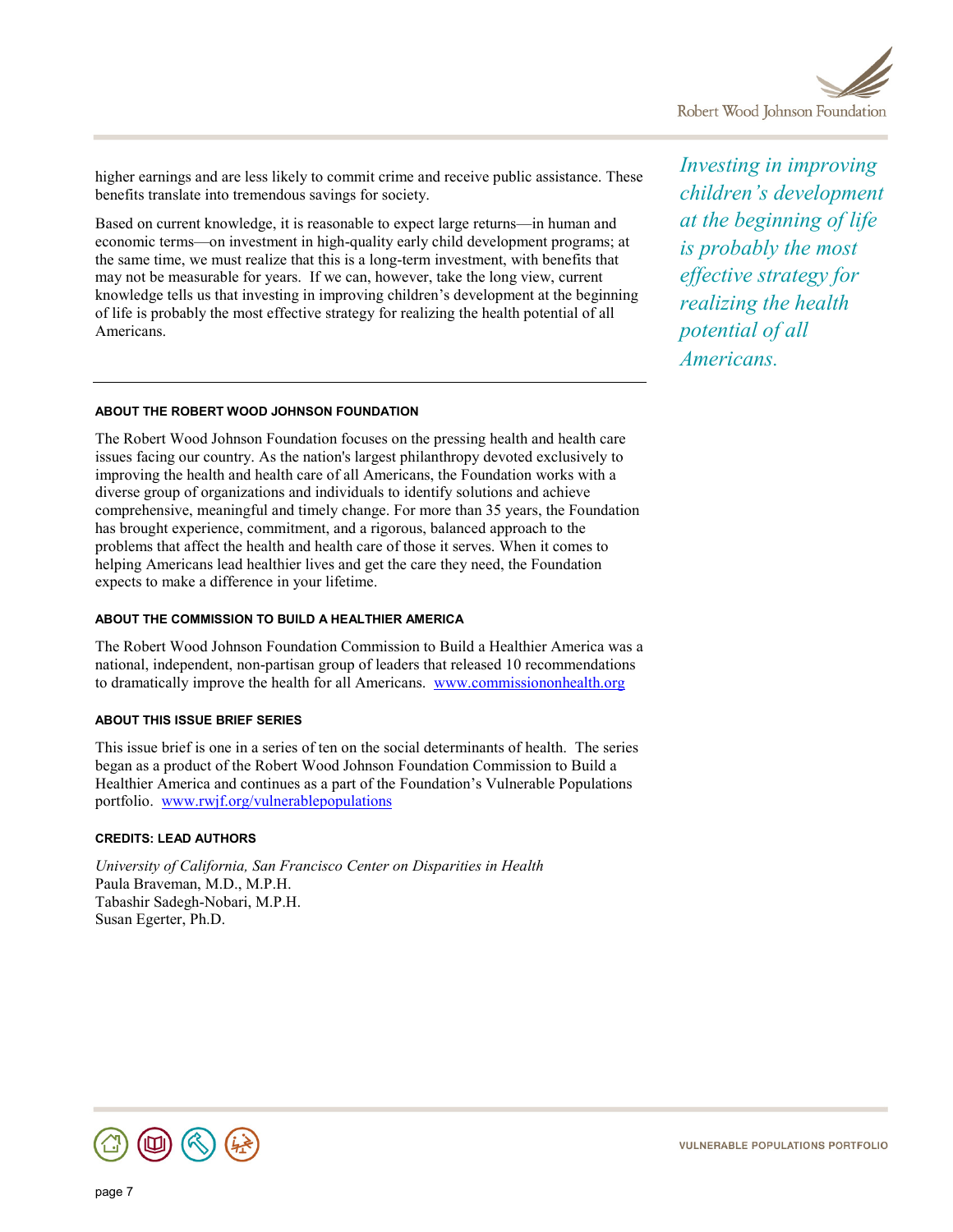

#### **REFERENCES**

- 1. Braveman P and Egerter S for the Robert Wood Johnson Foundation. *Overcoming Obstacles to Health: Report From the Robert Wood Johnson Foundation to the Commission to Build a Healthier America.* Robert Wood Johnson Foundation, 2008.
- 2. Institute of Medicine, Committee on Integrating the Science of Early Childhood Development and Board on Children, Youth, and Families. *From Neurons to Neighborhoods: The Science of Early Childhood Development*. Shonkoff JP and Phillips B (eds). Washington, DC: The National Academies Press, 2000.
- 3. Bradley RH and Corwyn RF. "Socioeconomic Status and Child Development." *Annual Review of Psychology,* 53: 371-399, 2002; Evans GW. "The Environment of Childhood Poverty." *The American Psychologist*, 59(2): 77-92, 2004; Guo G and Harris KM. "The Mechanisms Mediating the Effects of Poverty on Children's Intellectual Development*.*" *Demography*, 37(4): 431-447, 2000; Votruba-Drzal E. "Income Changes and Cognitive Stimulation in Young Children's Home Learning Environments." *Journal of Marriage and Family*, 65(2): 341-355, 2003; Yeung WJ, Linver MR and Brooks-Gunn J. "How Money Matters for Young Children's Development: Parental Investment and Family Processes." *Child Development*, 73(6): 1861-1879, 2002.
- 4. Center on the Developing Child at Harvard University. "A Science-Based Framework for Early Childhood Policy: Using Evidence to Improve Outcomes in Learning, Behavior, and Health for Vulnerable Children." 2007. [Accessed May 14, 2008] Available at *[http://www.developingchild.harvard.edu](http://www.developingchild.harvard.edu/)*.
- 5. Barnett WS, Brown K and Shore R. "The Universal vs. Targeted Debate: Should the United States Have Preschool for All?" *Preschool Policy Matters*, Issue 6. New Brunswick, NJ: National Institute for Early Education Research, 2004.
- 6. Rathbun A and West J. *From Kindergarten Through Third Grade: Children's Beginning School Experiences* (NCES 2004-007). US Department of Education, National Center for Education Statistics. Washington, DC: US Government Printing Office, 2004.
- 7. Center on the Developing Child at Harvard University. "A Science-Based Framework for Early Childhood Policy: Using Evidence to Improve Outcomes in Learning, Behavior, and Health for Vulnerable Children." 2007. [Accessed May 14, 2008] Available at *[http://www.developingchild.harvard.edu](http://www.developingchild.harvard.edu/)*.
- 8. Karoly LA, Kilburn MR and Cannon JS. *Early Childhood Interventions: Proven Results, Future Promise.* MG-341. Santa Monica, CA: The RAND Corporation, 2005.
- 9. Institute of Medicine, Committee on Integrating the Science of Early Childhood Development and Board on Children, Youth, and Families. *From Neurons to Neighborhoods: The Science of Early Childhood Development*. Shonkoff JP and Phillips B (eds). Washington, DC: The National Academies Press, 2000.
- 10. Committee for Economic Development. *CED's Early Education Project* [Accessed October 4, 2007]. Available at *<http://www.ced.org/projects/prek.shtml>*; PNC Financial Services Group. *PNC Grow Up Great* [Accessed October 4, 2007]. Available at *<http://www.pncgrowupgreat.com/about.html>*; The Business Roundtable and Corporate Voices for Working Families. *Early Childhood Education: A Call to Action from the Business Community. Why America Needs High-Quality Early Childhood Education*, 2003 [Accessed October 4, 2007]. Available at *<http://www.businessroundtable.org/pdf/901.pdf>*; Rolnick A and Grunewald R. "Early Childhood Development: Economic Development with a High Public Return." *The Region,*  December, 2003; Heckman JJ and Masterov DV. *The Productivity Argument for Investing in Young Children.* Early Childhood Research Collaborative Discussion Paper, 2006.
- 11. Rolnick A and Grunewald R. "Early Childhood Development: Economic Development with a High Public Return." *The Region,*  December, 2003.

#### **ADDITIONAL RESOURCES**

- Hertzman C. "The Biological Embedding of Early Experience and Its Effects on Health in Adulthood." *Annals of the New York Academy of Science*, 896: 85–95, 1999.
- Early Childhood Research Collaborative, *<http://www.earlychildhoodrc.org/>*
- National Institute for Early Education Research, *<http://nieer.org/>*
- National Scientific Council on the Developing Child, *<http://www.developingchild.net/>*

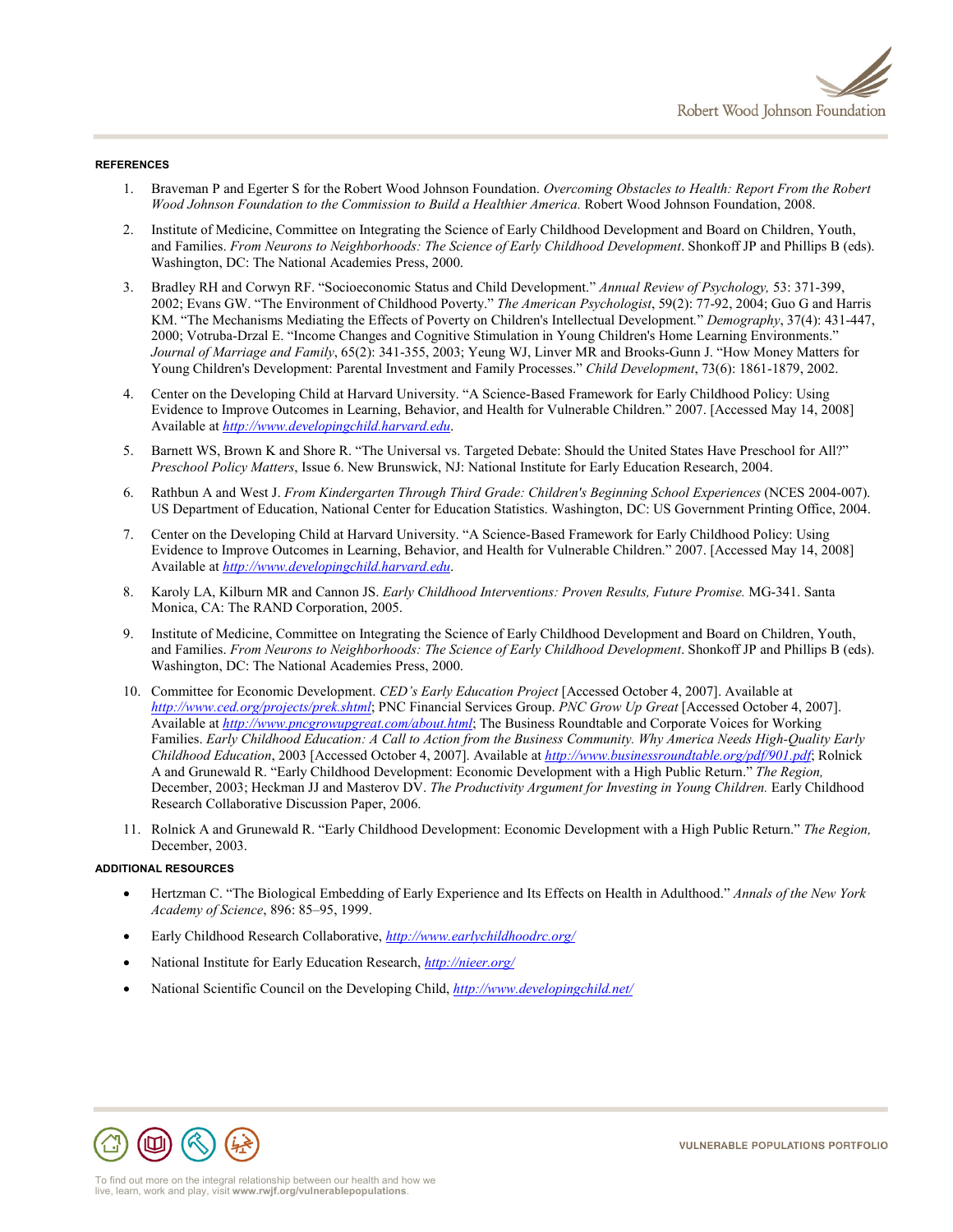

#### **TABLE 1: WHAT ARE THE COMPONENTS OF PROMISING EARLY CHILDHOOD DEVELOPMENT PROGRAMS? AND WHAT DO WE KNOW ABOUT THEIR ECONOMIC IMPACT?**

| Program                                             | <b>Description</b>                                                                                                                                                                                                                                                                                                                                                                                                          | Dollars saved for every dollar spent on early<br>childhood development*                                                                                                                                                                                                                                    |  |
|-----------------------------------------------------|-----------------------------------------------------------------------------------------------------------------------------------------------------------------------------------------------------------------------------------------------------------------------------------------------------------------------------------------------------------------------------------------------------------------------------|------------------------------------------------------------------------------------------------------------------------------------------------------------------------------------------------------------------------------------------------------------------------------------------------------------|--|
| Nurse-Family<br>Partnership                         | Intensive home-visiting program providing medical and psychosocial service beginning during<br>pregnancy and continuing 2 years postpartum for first-time mothers who are generally young,<br>unmarried and/or of low socioeconomic status.                                                                                                                                                                                 | Participants were followed to age 15:<br>Overall sample: \$2.88 saved for every \$1 spent<br>Higher-risk sample (both unmarried and low<br>income/education): \$5.70 for every \$1 spent<br>Lower-risk sample (unmarried or low<br>income/education but generally not both):<br>\$1.26 for every \$1 spent |  |
| <b>Early Head Start</b>                             | Federally funded community-based program for low-income pregnant women and families with children up<br>to age 3. Provides family and child development services using a range of strategies (variable across<br>sites) such as home visiting, parenting education, child care, health care and family support.                                                                                                             | Not available                                                                                                                                                                                                                                                                                              |  |
| Carolina<br>Abecedarian<br><b>Project</b>           | Center-based program operating from 1972-1985 for infants at high-risk for developmental delays and<br>school failure. Emphasized language development. Pre-school and elementary school components.<br>Health, nutrition and social services.                                                                                                                                                                              | Participants were followed to age 21:<br>\$3.23 saved for every \$1 spent                                                                                                                                                                                                                                  |  |
| <b>High/Scope Perry</b><br><b>Preschool Project</b> | Center-based early childhood education for low-income, African-American pre-schoolers with low IQ<br>scores. Conducted in Ypsilanti, MI from 1962-1967. Participatory learning approach. Daily classroom<br>sessions emphasized learning through active and direct child-initiated experiences. Weekly home visits to<br>strengthen the parent-child relationship and increase parent involvement in the child's education. | Participants were followed to age 27:<br>\$5.15 to \$8.74 saved for every \$1 spent,<br>(depending on how crime costs were calculated)<br>Participants were followed to age 40:<br>\$17.07 saved for every \$1 spent                                                                                       |  |
| Chicago Child-<br><b>Parent Center</b><br>Program   | Federally funded, center-based program providing preschool and K-3 education to children living in high-<br>poverty Chicago school neighborhoods eligible for Title I funding. Emphasizes parent participation and a<br>child-centered, individualized approach to social and cognitive development.                                                                                                                        | Participants were followed to age 21:<br>\$7.14 saved for every \$1 spent                                                                                                                                                                                                                                  |  |
| <b>Head Start</b>                                   | Federally funded, comprehensive community-based early child development program focused on improving<br>school readiness among children ages 3 to 5 years in low-income families. Programs vary across sites.                                                                                                                                                                                                               | Not available                                                                                                                                                                                                                                                                                              |  |

Monetary costs and savings (discounted to 2003 dollars) were determined by estimating the costs/savings associated with child care, child health, education, labor force participation, use of welfare programs, crime, smoking, substance abuse and childbearing. Costs and savings may be based on outcomes for the child, parent and/or the child's descendant.

\* Due to differences in the outcomes measured and in the follow-up periods, the savings-cost ratios should not be used to compare programs.

Source: Karoly LA, Kilburn MR and Cannon JS. *Early Childhood Interventions: Proven Results, Future Promise.* MG-341. Santa Monica, CA: The RAND Corporation, 2005.